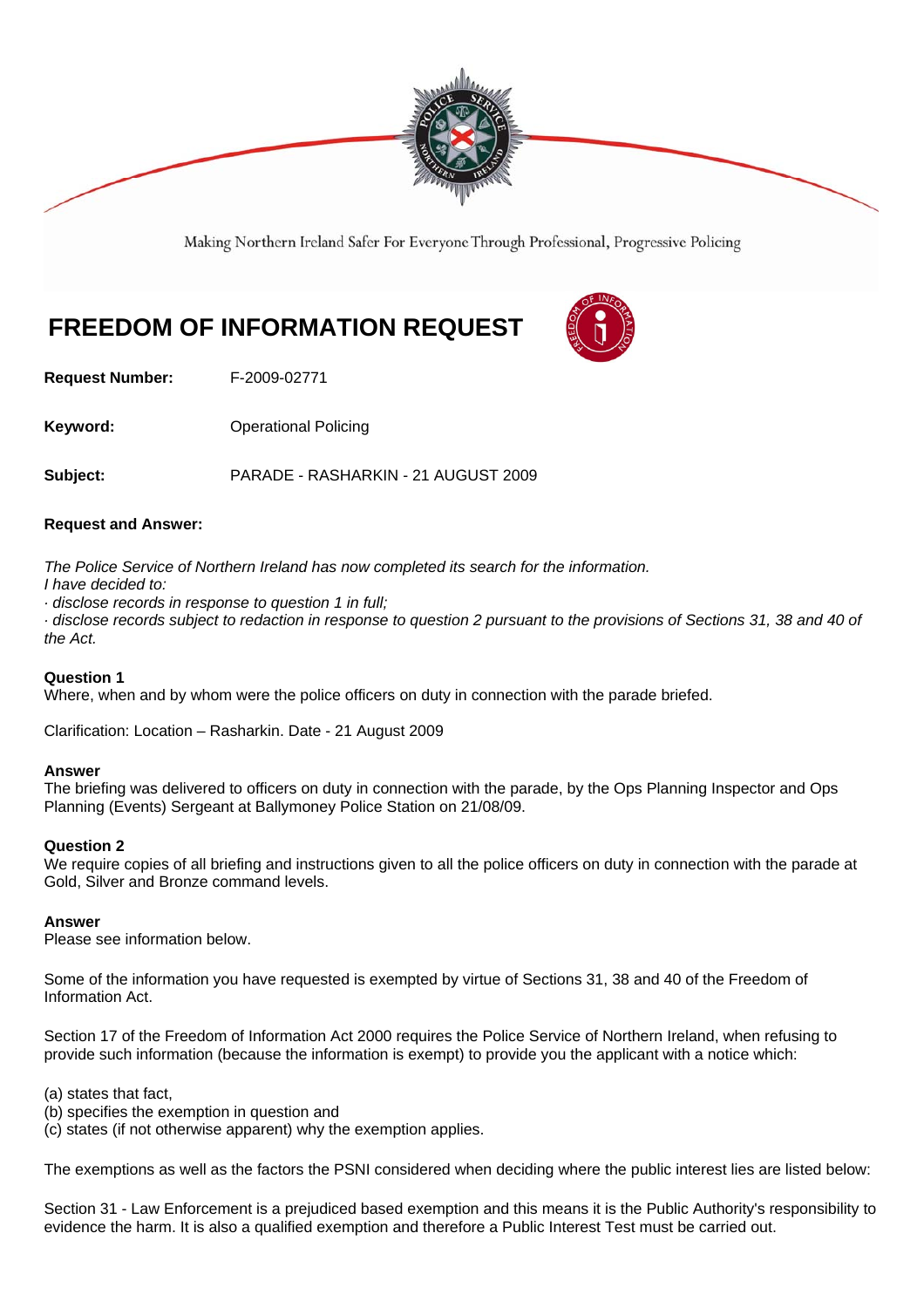Section 38(1) (a) & (b) - Health and Safety is a prejudiced based exemption and this means it is the Public Authority's responsibility to evidence the harm. It is also a qualified exemption and therefore a Public Interest Test must be carried out.

Section 40(2) (a) Personal information is an absolute exemption which means there is no requirement on the Public Authority to consider whether there is a public interest in disclosure.

Your request contains questions that to answer would require me to release personal details about individuals other than the applicant. The names of police officers could be used in conjunction with other information which may already be in the public domain or which may become available in the future to compromise their security. The PSNI have a duty of care to ensure the safety of police officers. A release under the Freedom of Information Act is considered to be a release to the public at large. This would be a breach of the Data Protection Act and is catered for within Freedom of Information by the exemptions under Section 40(2) as outlined below.

Section 40(2) is a Class-based exemption, therefore it is not necessary to evidence the harm caused by disclosure. The data protection rights of a third party would be breached by disclosure, therefore Section 40(2) is an Absolute exemption and a Public Interest Test is not necessary. This is so because personal data is governed by other law (The Data Protection Act 1998).

All requests made under FOIA are applicant blind. A request must be treated as such and a public authority will always view any disclosure as into the public domain and not just to an individual.

Personal Data is regulated under the principles of the Data Protection Act 1998 and when information contains personal data about a third party it can only be released if disclosure would not breach any of the data protection principles.

Principle 1 is that personal data must only be processed lawfully and fairly. This data was imparted to the PSNI for the purpose of internal administrative purposes. To process this information for any other purpose, i.e. by releasing it under Freedom of Information would be unfair to the individuals concerned and therefore a breach of this principle."

The Harm test and Public Interest Test are now provided with regard to sections 31 and 38 of the FOI Act.

## **Harm Test**

Disclosing information in relation to police deployments would give protesters knowledge of potential areas for future parades and/or where police could be disrupted and/or attacked. This could potentially increase the risk to public safety and endanger Police Officers. The identity of Police Officers could be revealed in the reports, putting individual officers at further risk.

## **Public Interest Test**

## **Consideration Favouring Release**

## **Accountability**

The PSNI must be accountable for their procedures. The public would be able to determine how effectively and efficiently the PSNI deal with the planning and policing of parades.

## **Public Awareness and Debate**

Releasing the information promotes transparency and reassures the public of the measures in place to protect life, property and apprehension of offenders. Providing accurate information would enable a more informed debate in the public domain.

## **Use of Public Funds/Resources**

The disclosure of this information would show that funds/resources are appropriately used in policing parades.

## **Considerations Favouring Retention**

## **Efficient and effective conduct of the Service**

Release of police briefings and instructions could assist criminals to cause disruption at parades and evade detection by the police.

## **Flow of Information to Service**

Disclosing details of briefings and instructions could discourage information being provided to the police and jeopardise future intelligence gathering.

## **Public Safety**

Providing details of police deployments would give protesters knowledge of potential areas for future parades and/or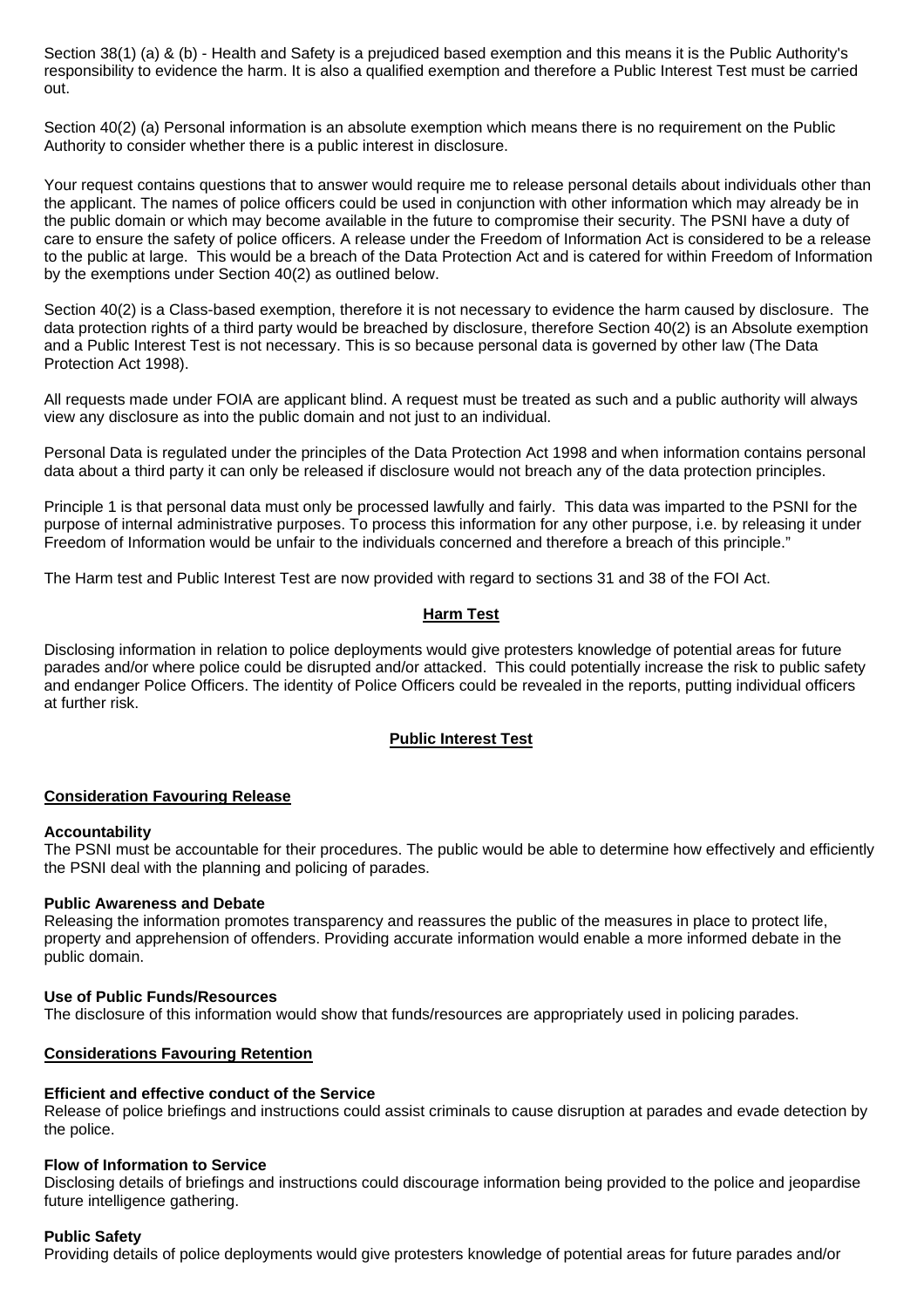where police could be attacked and/or disrupted. This could potentially increase the risk to public safety. Police officers' safety could be compromised as revealing the options available to police may encourage criminals to seek new ways to subvert police tactics. The identity of Police Officers could be revealed in the reports, putting officers at risk.

## Balancing Test

eleasing details of briefings and instructions would not be in the public interest. The factors in favour of release are outweighed by the factors favouring non-release. Disclosing information in relation to police deployments could assist protesters to cause disruption at future parades and identify areas to carry out attacks on police. Potentially, this could increase the risk to public safety and endanger Police Officers. Police Officers personal safety could be compromised by revealing their names in the reports. The safety of Police Officers is paramount and the PSNI will not disclose information which may put officers at risk. It is therefore considered that the need to withhold the information is greater than the public interest in disclosing it.

If you have any queries regarding your request or the decision please do not hesitate to contact me on 028 9070 0164. When contacting the Freedom of Information Team, please quote the reference number listed at the beginning of this email.

If you are dissatisfied in any way with the handling of your request, you have the right to request a review. You should do this as soon as possible or in any case within two months of the date of issue of this letter. In the event that you require a review to be undertaken, you can do so by writing to the Head of Freedom of Information, PSNI Headquarters, 65 Knock Road, Belfast, BT5 6LE or by emailing foi@psni.pnn.police.uk.

If following an internal review, carried out by an independent decision maker, you were to remain dissatisfied in any way with the handling of the request you may make a complaint, under Section 50 of the Freedom of Information Act, to the Information Commissioner's Office and ask that they investigate whether the PSNI has complied with the terms of the Freedom of Information Act. You can write to the Information Commissioner at Information Commissioner's Office, Wycliffe House, Water Lane, Wilmslow, Cheshire, SK9 5AF. In most circumstances the Information Commissioner will not investigate a complaint unless an internal review procedure has been carried out, however the Commissioner has the option to investigate the matter at his discretion.

Please be advised that PSNI replies under Freedom of Information may be released into the public domain via our website @ http://www.psni.police.uk/

Personal details in respect of your request have, where applicable, been removed to protect confidentiality.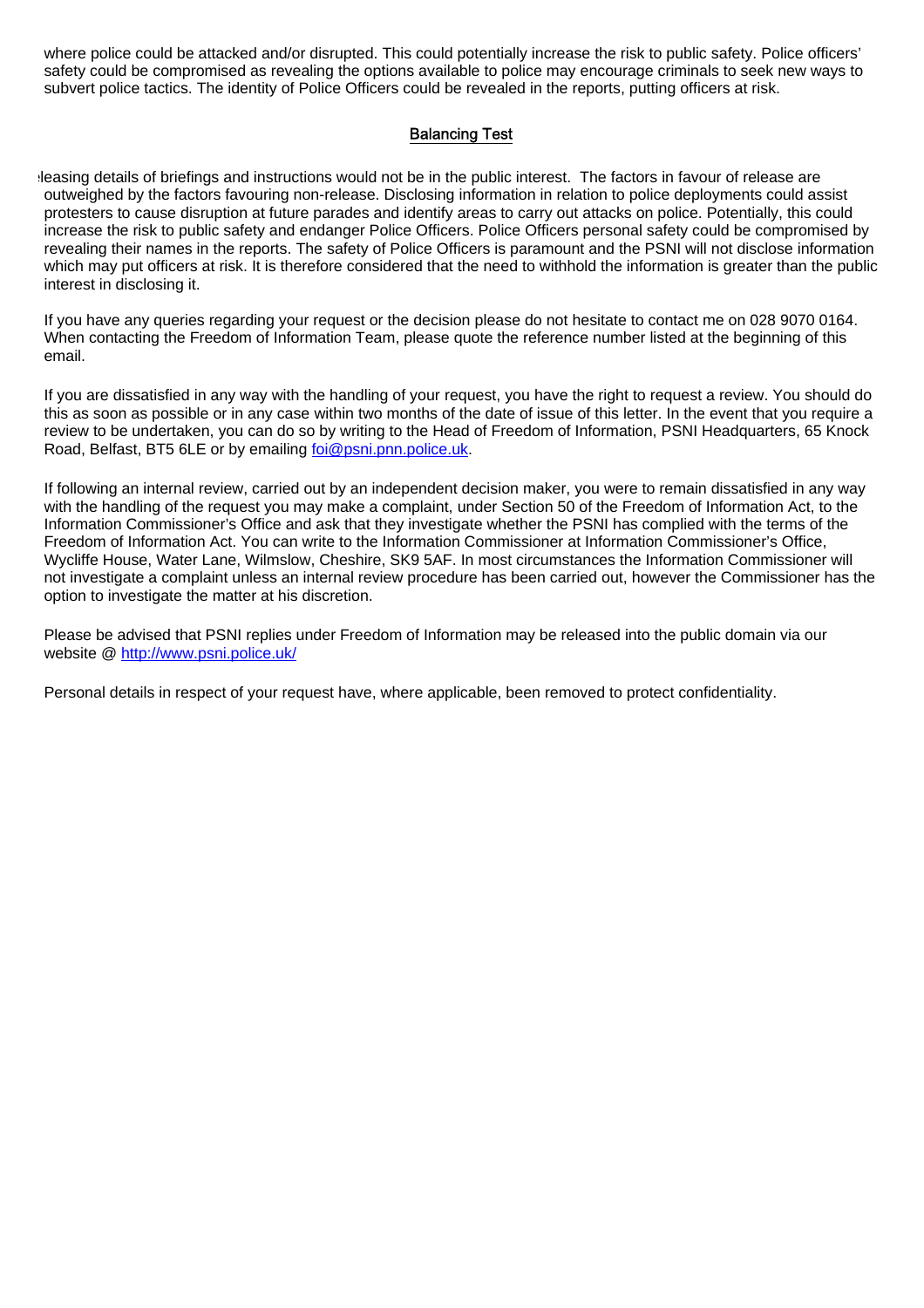

## is(are) exempted pursuant to section(s)

F31

is(are) exempted pursuant to section(s)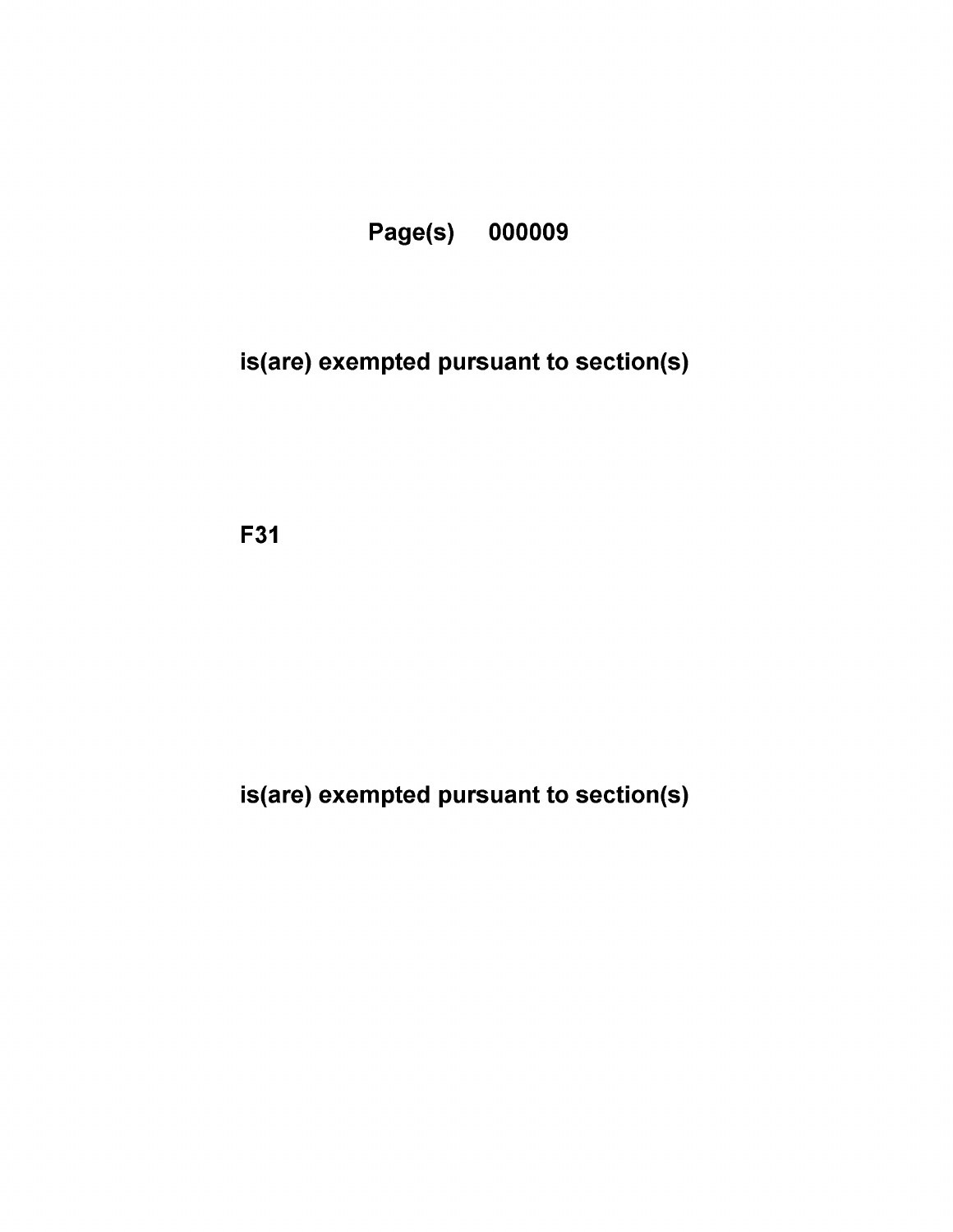

Making 'H' District (North East) Safer for Everyone through Professional, Progressive Policing

Event Ref No: 1.3.38/09

# **Operational Order**

**Ballymaconnelly Sons of Conquerors Flute Band Parade** 

 $\overline{\mathsf{Event}}$ 

## **Rasharkin**

Location

## 21.8.2009

Date

| <b>Section</b>            | Title                   | Page(s)        |  |
|---------------------------|-------------------------|----------------|--|
| $\mathbf{1}$ .            | Information             | $\overline{2}$ |  |
| 2.                        | Intention               | 2              |  |
| 3.                        | <b>Risk Assessments</b> | $\overline{2}$ |  |
| $\overline{\mathbf{4}}$ . | Method                  | $\mathbf{3}$   |  |
| 5.                        | Administration          | 3              |  |
| 6.                        | Communications          | 4              |  |
| Appendix A                | Deployments             | 5              |  |
| Appendix B                | Maps                    | 6              |  |



C:\Documents and Settings\P016801MITCHELL\Local Settings\Temporary Internet Files\OLK2067\Ops Order.doc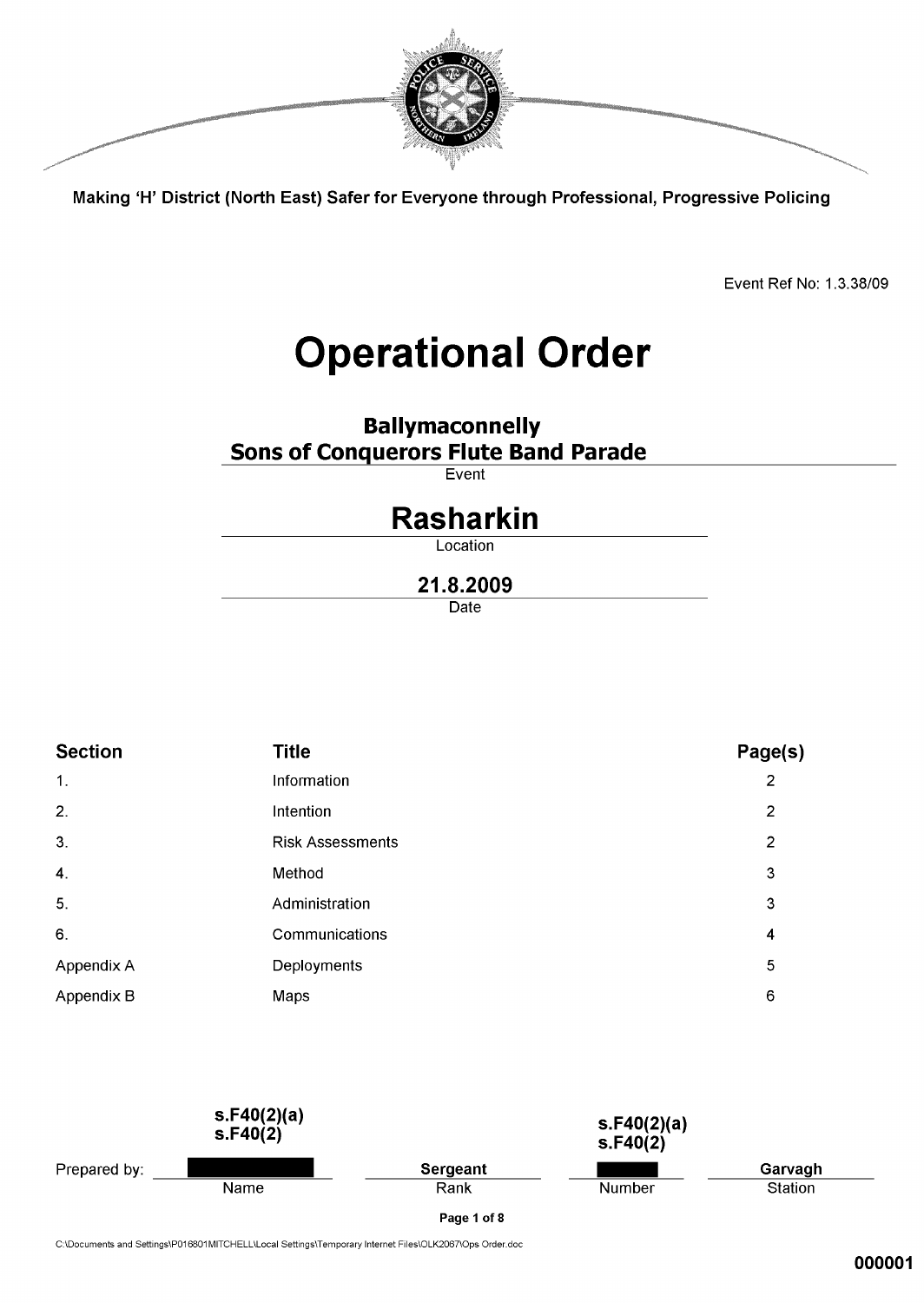#### $1.0$ **INFORMATION**

#### $1.1$ **General Information**

The Ballymaconnelly Sons of Conquerors Flute Band have notified police and the parades Commission of their intention to hold a public procession on Friday 21<sup>st</sup> August 2009. The parade will commence at 2000hrs and terminate at 2215hrs.

Route: Turnpike, Church Road, Main Street, Bridge Street, Moneyleck Road, Main Street, Church Road to Turnpike.

The Parades Commission have made a determination in relation to the parade but have not changed the route. timings or numbers of bands. The determination is that the parade abides by Appendix A of the Codes of Conduct.

Rasharkin Residents Association have lodged a protest against this parade. They requested a counter demonstration on Main Street Rasharkin involving 200 protestors. However the Parades Commission have made a determination restricting the protest to the section of Main St between the entrance to the Eurospar carpark (on the northern side of the entrance), and the junction of Main St and the entry running alongside Rosetta Terrace leading to Carnfinton Park and that protestors shall remain on the footpath and are prohibited from the carriageway. In addition the no more than 130 protestors including marshals shall take part in the parade-related protest. The protest must remain static at all times and shall not disperse until the return parade has dispersed. The protest timings are from 1945hrs to 2230hrs.

| Number of Bands: 41<br>Number of Participants: approx 2000<br>Contact:<br><b>General Threat</b> | s.F40<br>s.F40(2)<br>s.F40(2)(a) | s.F31<br>s.F38<br>s.F38(1) | s.F38(1)(a)<br>s.F38(1)(b) |
|-------------------------------------------------------------------------------------------------|----------------------------------|----------------------------|----------------------------|
|                                                                                                 |                                  |                            |                            |
|                                                                                                 |                                  |                            |                            |

#### **INTENTION**  $2.0$

#### **Policy**  $2.1$

 $1.2$ 

The District Commander's Gold Strategy in relation to operations applies.

In summary it is his policy to ensure a safe operation giving due consideration to the Human Rights of all. Officers should carry out a Dynamic Risk Assessment before making interventions, which may endanger the lives of themselves or others.

Page 2 of 8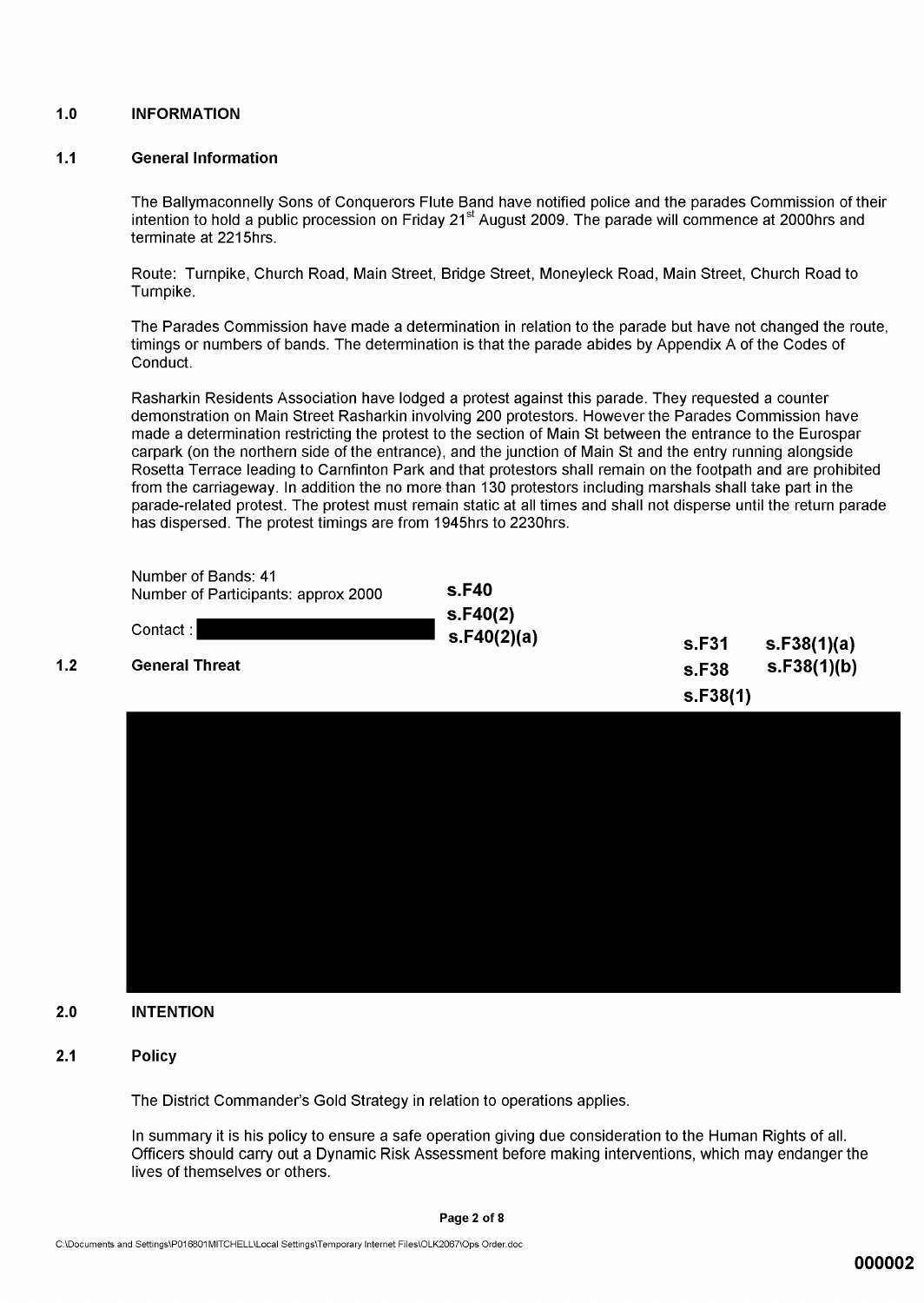#### $2.2$ **Police Intentions**

The Police Intention in respect of this Operation is:

- $\mathbf{1}$ . To Uphold the Human Rights of all citizens including Police and members of the community
- 2. To Ensure the Safety of visitors to H District
- $3.$ To Ensure the Safety of residents within H District
- To Thwart criminals carrying out their illegal behaviour within the District  $\overline{4}$ .

#### **RISK ASSESSMENTS**  $3.0$

#### $3.1$ Risk Assessments have been undertaken in respect of this Operation and the following **Generic Risk Assessments apply:**

- $1.$ **GRA4 - Vehicle Check Points**
- $2.$ GRA20 - Mobile Patrol
- $3<sub>1</sub>$ **GRA24 - Foot Patrol**
- $\overline{4}$ . GRA44 - Search
- 5. GRA6 - Public Order

#### $3.2$ Special Risk Factors and Measures to tackle them are as follows:

| Risk to Officers involved in this Operation from<br>any Terrorist Activity | C3 to provide a continuous assessment,<br>Sufficient Local resources deployed to deal<br>with any attack |
|----------------------------------------------------------------------------|----------------------------------------------------------------------------------------------------------|
|----------------------------------------------------------------------------|----------------------------------------------------------------------------------------------------------|

#### 4.0 **METHOD**

 $4.2$ 

 $4.3$ 

 $4.4$ 

 $4.4.1$ 

#### $4.1$ **Senior Command (Gold, Silver & Bronze)**

| Gold Commander -<br>Silver Commander - | Assistant Chief Constable McCausland, Brooklyn<br>Superintendent Goddard, Ballymena<br>Bronze Commanders - Chief Inspector Magill, Ballymoney (Community Liaison) |                         |
|----------------------------------------|-------------------------------------------------------------------------------------------------------------------------------------------------------------------|-------------------------|
|                                        |                                                                                                                                                                   | s.F31                   |
|                                        |                                                                                                                                                                   | s.F38(1)                |
|                                        | Crimson Commander - Chief Superintendent White (TSG Command)                                                                                                      | s.F38(1)(a)             |
|                                        | Senior Investigating Officers / C Department                                                                                                                      | s.F38(1)(b)<br>s.F40    |
| $CID -$<br>Int Unit $-$                | Detective Chief Inspector Shields, Ballymena<br>s.F40<br>s.F40(2)                                                                                                 | s.F40(2)<br>s.F40(2)(a) |
|                                        | Overview of Resources used in this Operation<br>s.F40(2)(a)                                                                                                       |                         |

**POPT Inspector Sergeant Constable**  $x1.\overline{3}$ No. **Hrs**  $x2$  $x1.5$  $x1.3$ PT Hrs  $x1.5$  $PT$ **Hrs** No. **Hrs**  $x2$ **H** District **Others Total OT Total All** s.F31 s.F40 **Phases of the Operation**  $s.F38(1)$  $s.F40(2)$  $s.F38(1)(a)$  $s.F40(2)(a)$ Phase 1  $s.F38(1)(b)$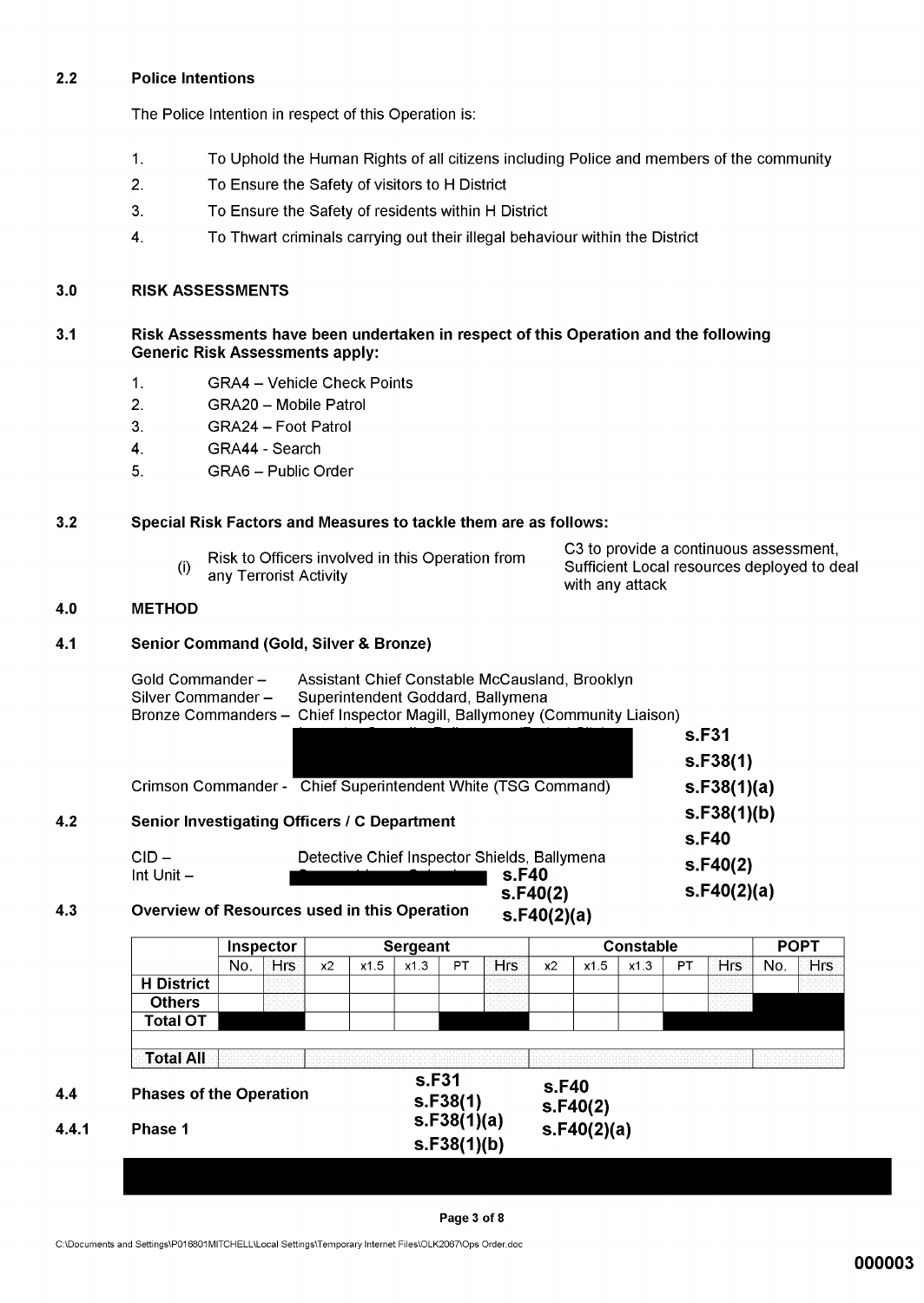

#### $5.2$ **Evidence Gathering Teams**

s.F40 will co-ordinate all Evidence Gatherers. He will ensure that each team has adequate tapes, S. Pole of the same served in EVIC<br>S. F40(2)(a)<br>S. F40(2)(a)

Tapes to be signed out from the briefing room at Coleraine and registered in the log, exhibited, signed back in at the end of duty labelled with area, dates and times and placed in an envelope marked area covered by the tape and dates and times and the envelope put into the drop safe in the briefing room.

Ensure you video as much as possible not just when directed to do so. I expect 5-6 tapes a turn of duty. For example pan the crowds so that descriptions of people can be matched at a later time if necessary, record the parade participants behaviour especially at contentious points and know any Parade Commission determinations and be able to record any breaches of the determinations, both for parades and protests. Police and the community will be taking stern action regarding alcohol ensure all alcohol incidents are recorded and marked for evidence.

Remember evidence gathering is a deterrent against disorder get recording as often as possible and let the aggressors see you recording. Sinn Fein are also making issues that we are not recording enough and they want to evidence gather themselves. They have been told it is the police's role so ensure we are seen to be doing our jobs. All breaks must be requested via the Silver Control.

### $5.3$

#### $5.4$ **Complaints**

Any complaints against Police will be dealt with by the Duty Sergeant, Coleraine.

#### $5.5$ **First Aid Teams**

s.F40 s.F40  $\frac{3!}{5!}$ F40 $\frac{2}{10}$ (a)

TSG officers will have Public Order trained First Aiders. will be responsible for providing First Aid cover for local callsigns.

### Page 4 of 8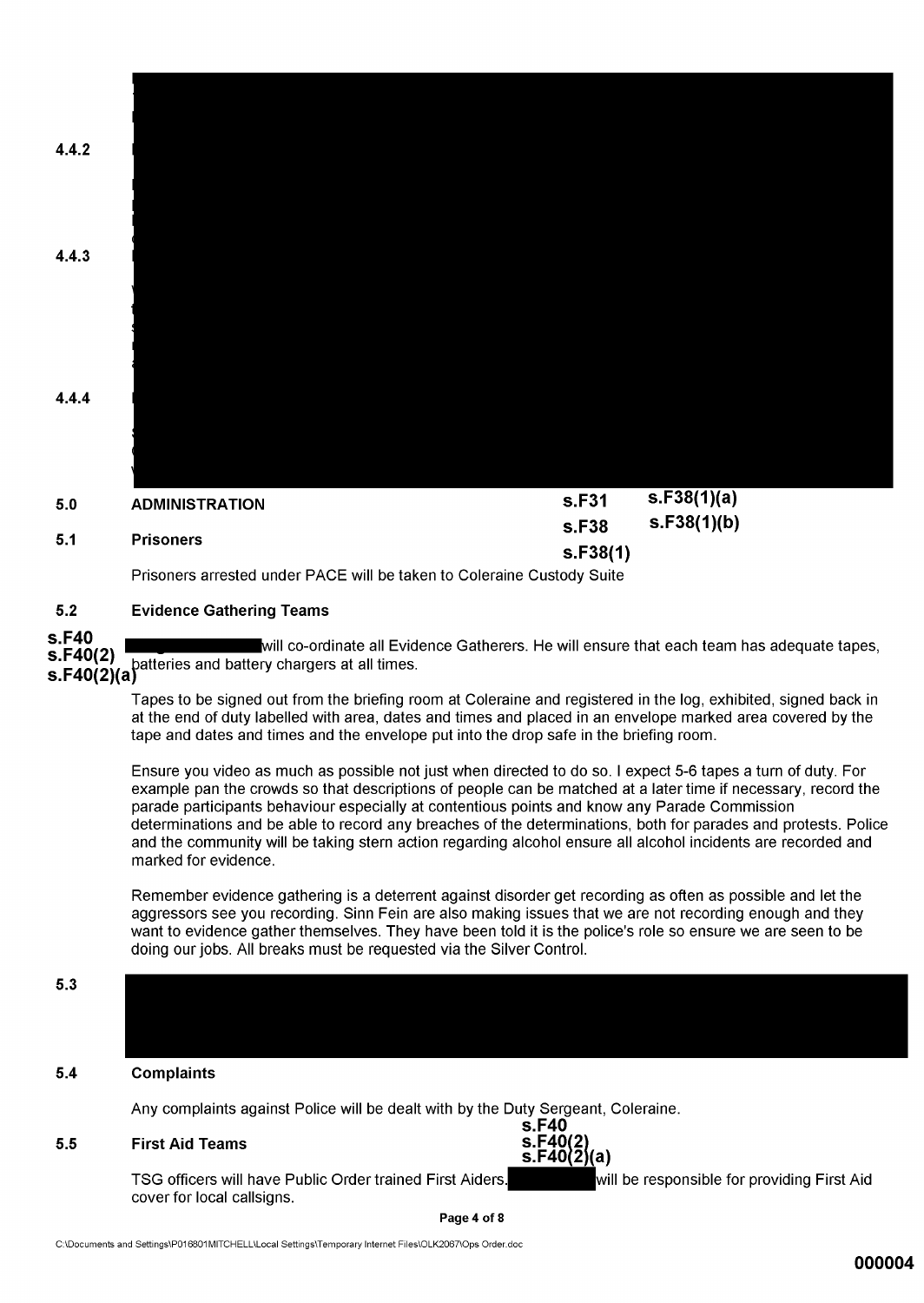#### CID / C3 Role  $5.6$

CID are available for the investigation of any major incidents.<br>Intelligence Unit will provide officers to Silver Control

#### $5.7$ **Transport / Vehicle Arrangements**

| 5.8  | <b>Briefings</b>                                                                                 |             | s.F31<br>s.F38<br>S.F38(1) S.F40(2)(a)<br>s.F38(1)(a)<br>s.F38(1)(b) | s.F40<br>S.F40(2) |
|------|--------------------------------------------------------------------------------------------------|-------------|----------------------------------------------------------------------|-------------------|
|      | Command - 1600hrs at Ballymoney PSNI by Insp                                                     | s.F40       |                                                                      |                   |
|      | Main Briefing - 1700hrs at Ballymoney PSNI by Sergeant                                           | s.F40(2)    |                                                                      |                   |
| 5.9  | <b>Dress Code</b>                                                                                | s.F40(2)(a) |                                                                      |                   |
|      | Number 2 Uniform to be worn unless Operational requirements direct otherwise.<br>TSG to wear PPE |             |                                                                      |                   |
| 5.10 | Equipment                                                                                        |             |                                                                      |                   |
|      | Normal Patrol Equipment is to be carried                                                         |             |                                                                      |                   |
| 5.11 | Catering                                                                                         |             |                                                                      |                   |
|      | Normal catering arrangements apply. No meal boxes will be supplied.                              |             |                                                                      |                   |
| 5.12 | <b>Information Management / Debriefing</b>                                                       |             |                                                                      |                   |
|      | All occurrences should be recorded on Command and Control                                        |             |                                                                      |                   |
| 6.0  | <b>COMMUNICATIONS</b>                                                                            |             |                                                                      |                   |
| 6.1  | <b>Control Rooms</b>                                                                             |             |                                                                      |                   |
|      | <b>Silver Control Coleraine</b>                                                                  |             |                                                                      |                   |
| 6.2  | <b>Channels</b>                                                                                  |             |                                                                      |                   |
|      | <b>Channel H DISTRICT Event 1</b>                                                                |             |                                                                      |                   |
|      |                                                                                                  |             |                                                                      |                   |

## **Operation Authorisations**

|                         | Name      | Rank           | Number | Location         |
|-------------------------|-----------|----------------|--------|------------------|
| <b>Silver Commander</b> | N Goddard | Superintendent | 18562  | <b>Ballymena</b> |
| Signed                  | N Goddard |                | Date   | 21 Aug 09        |
|                         |           |                |        |                  |